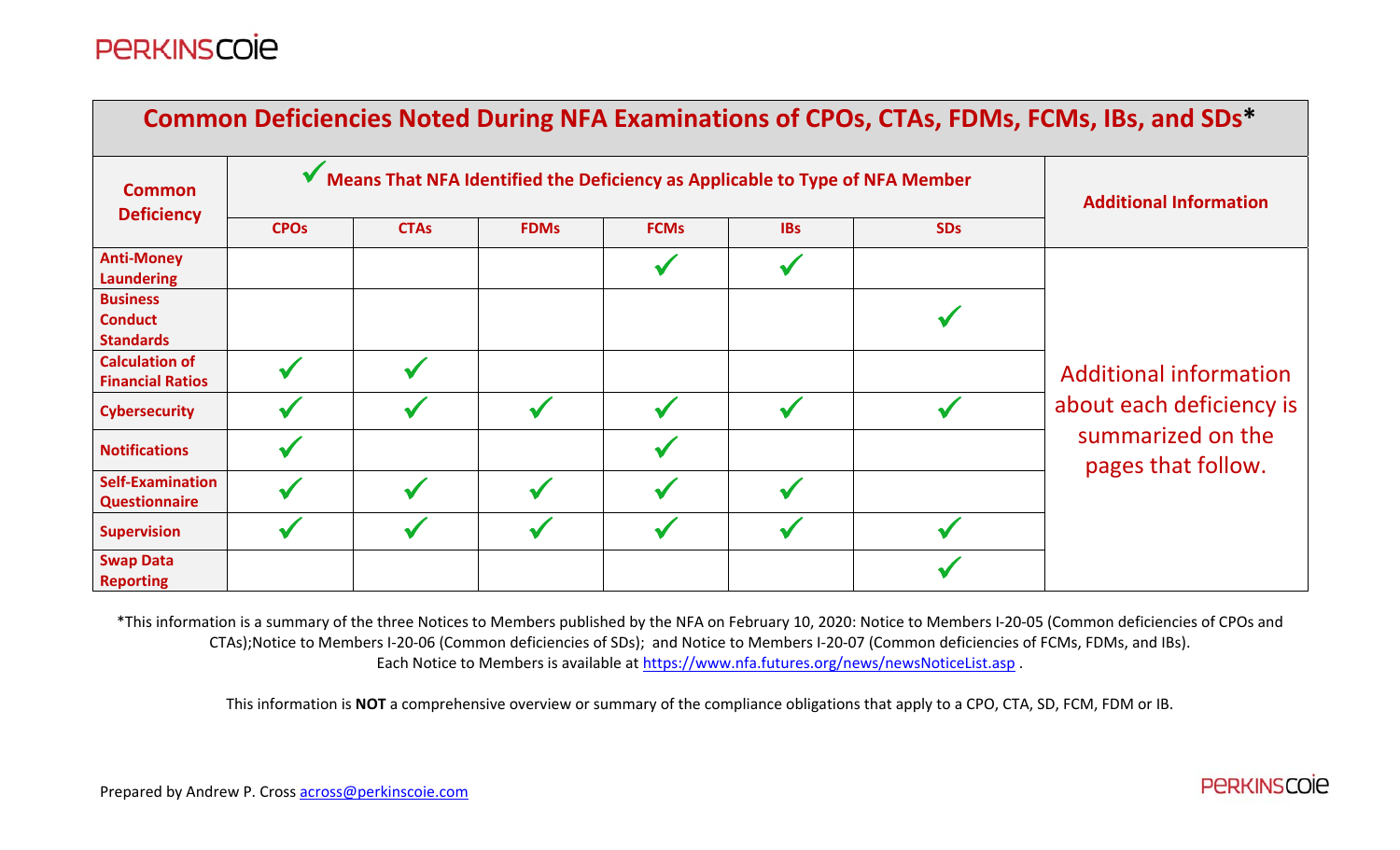| Common Deficiencies Noted During NFA Examinations of CPOs, CTAs, FDMs, FCMs, IBs, and SDs* |                        |                                                                              |                               |             |            |            |                                                                                                                                                                                                                                                                                                                                                                                                                                                                             |  |  |  |
|--------------------------------------------------------------------------------------------|------------------------|------------------------------------------------------------------------------|-------------------------------|-------------|------------|------------|-----------------------------------------------------------------------------------------------------------------------------------------------------------------------------------------------------------------------------------------------------------------------------------------------------------------------------------------------------------------------------------------------------------------------------------------------------------------------------|--|--|--|
| <b>Common</b>                                                                              |                        | Means That NFA Identified the Deficiency as Applicable to Type of NFA Member | <b>Additional Information</b> |             |            |            |                                                                                                                                                                                                                                                                                                                                                                                                                                                                             |  |  |  |
| <b>Deficiency</b>                                                                          | <b>CPO<sub>s</sub></b> | <b>CTAs</b>                                                                  | <b>FDMs</b>                   | <b>FCMs</b> | <b>IBs</b> | <b>SDs</b> |                                                                                                                                                                                                                                                                                                                                                                                                                                                                             |  |  |  |
| <b>Anti-Money</b><br><b>Laundering</b>                                                     |                        |                                                                              |                               |             |            |            | AML procedures must include<br>procedures for conducting ongoing<br>due diligence and verifying<br>beneficial owners for legal entity<br>customers as outlined in<br><b>Interpretive Notice 9045.</b><br>If a member relies on another<br>financial institution ("FI") to identify<br>and verify beneficial owners for<br>legal entity customers must ensure<br>that their contract with the FI<br>incorporates the requirements that<br>will be performed by the other FI. |  |  |  |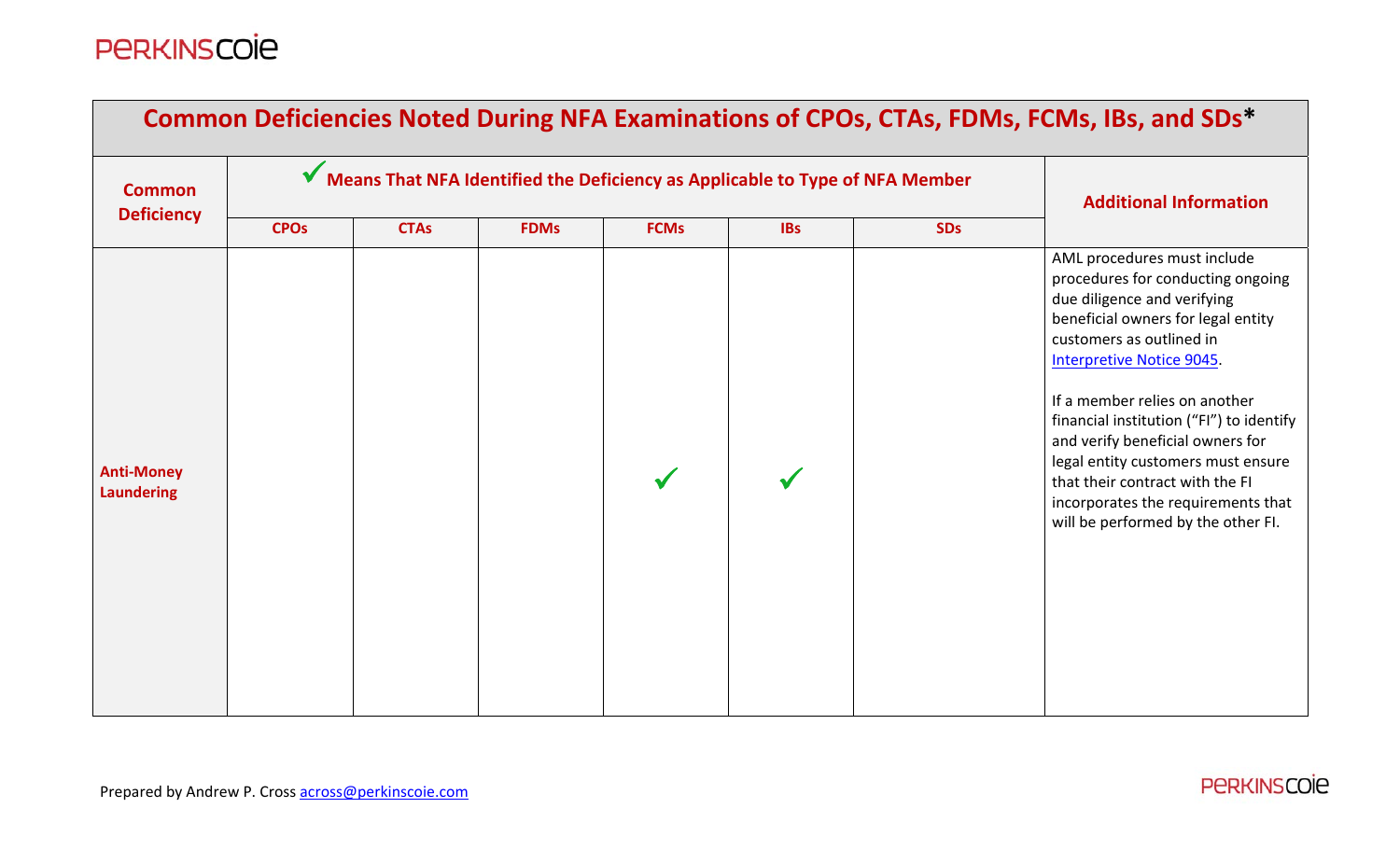| Common Deficiencies Noted During NFA Examinations of CPOs, CTAs, FDMs, FCMs, IBs, and SDs* |                        |                                                                              |                               |             |            |            |                                                                                                                                                                                                                                                                                                                                                                                                                                                                                                                                                                                                                                                               |  |  |
|--------------------------------------------------------------------------------------------|------------------------|------------------------------------------------------------------------------|-------------------------------|-------------|------------|------------|---------------------------------------------------------------------------------------------------------------------------------------------------------------------------------------------------------------------------------------------------------------------------------------------------------------------------------------------------------------------------------------------------------------------------------------------------------------------------------------------------------------------------------------------------------------------------------------------------------------------------------------------------------------|--|--|
| <b>Common</b><br><b>Deficiency</b>                                                         |                        | Means That NFA Identified the Deficiency as Applicable to Type of NFA Member | <b>Additional Information</b> |             |            |            |                                                                                                                                                                                                                                                                                                                                                                                                                                                                                                                                                                                                                                                               |  |  |
|                                                                                            | <b>CPO<sub>s</sub></b> | <b>CTAs</b>                                                                  | <b>FDMs</b>                   | <b>FCMs</b> | <b>IBs</b> | <b>SDs</b> |                                                                                                                                                                                                                                                                                                                                                                                                                                                                                                                                                                                                                                                               |  |  |
| <b>Business</b><br><b>Conduct</b><br><b>Standards</b>                                      |                        |                                                                              |                               |             |            |            | Every SD member must obtain and<br>retain a record of essential facts to<br>accurately categorize its<br>counterparties to facilitate<br>compliance with various regulatory<br>requirements pursuant to CFTC<br>Regulation 23.402(a), including<br>transaction-specific requirements.<br>Every SD member must make<br>disclosures to non-SD<br>counterparties, such as those that<br>relate to pre-trade mid-market<br>marks, material risks and<br>characteristics of each swap and<br>daily marks.<br>Every SD member must implement<br>controls to prevent fraud,<br>manipulation, and other abusive<br>practices prohibited by CFTC<br>Regulation 23.410. |  |  |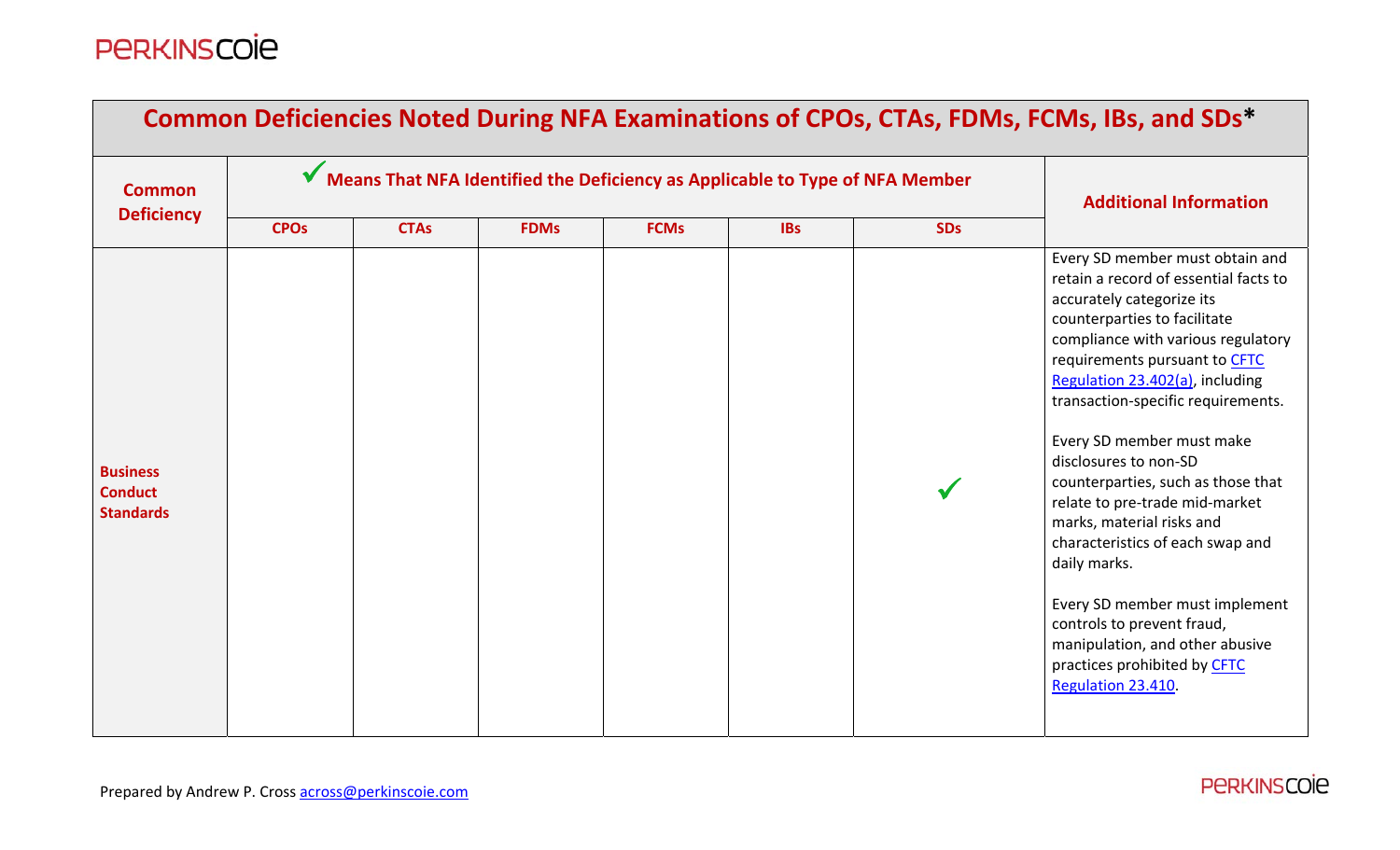| Common Deficiencies Noted During NFA Examinations of CPOs, CTAs, FDMs, FCMs, IBs, and SDs* |                        |                                                                              |                               |             |            |            |                                                                                                                                                                                                                                                                                                                                                                |  |  |  |
|--------------------------------------------------------------------------------------------|------------------------|------------------------------------------------------------------------------|-------------------------------|-------------|------------|------------|----------------------------------------------------------------------------------------------------------------------------------------------------------------------------------------------------------------------------------------------------------------------------------------------------------------------------------------------------------------|--|--|--|
| <b>Common</b>                                                                              |                        | Means That NFA Identified the Deficiency as Applicable to Type of NFA Member | <b>Additional Information</b> |             |            |            |                                                                                                                                                                                                                                                                                                                                                                |  |  |  |
| <b>Deficiency</b>                                                                          | <b>CPO<sub>s</sub></b> | <b>CTAs</b>                                                                  | <b>FDMs</b>                   | <b>FCMs</b> | <b>IBs</b> | <b>SDs</b> |                                                                                                                                                                                                                                                                                                                                                                |  |  |  |
| <b>Calculation of</b><br><b>Financial</b><br><b>Resources</b>                              |                        |                                                                              |                               |             |            |            | CPO and CTA members must<br>compute financial ratios using the<br>accrual method of accounting and in<br>accordance with U.S. GAAP or<br>another internationally recognized<br>accounting standard as outlined in<br>Interpretive Notice 9071.<br>CPO and CTA members should<br>consult Notice I-18-20 for additional<br>guidance on calculating these ratios. |  |  |  |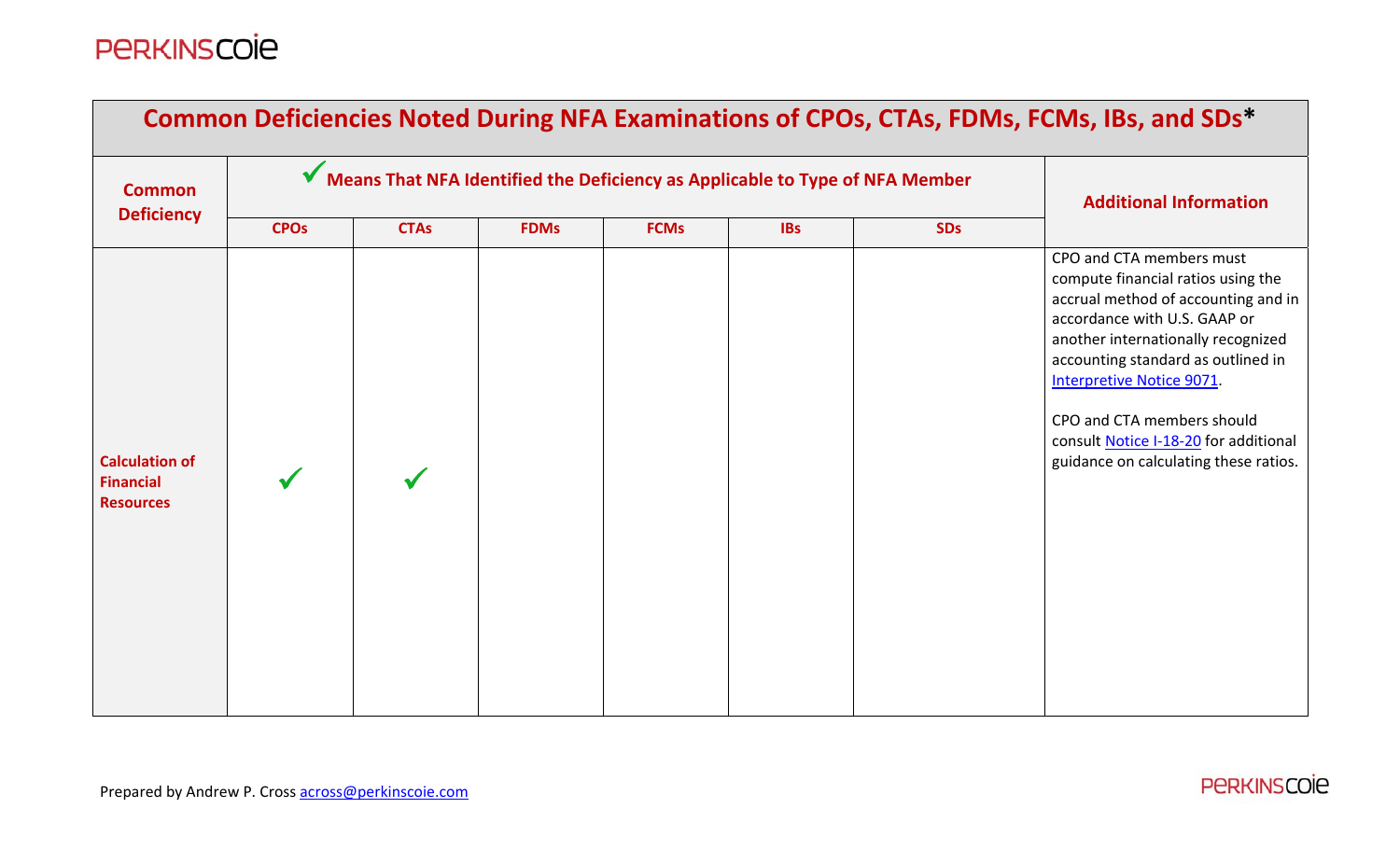| Common Deficiencies Noted During NFA Examinations of CPOs, CTAs, FDMs, FCMs, IBs, and SDs* |                        |                                                                              |                               |             |            |            |                                                                                                                                                                                                                                                                                                                                                                                                                                                                                                                                         |  |  |  |
|--------------------------------------------------------------------------------------------|------------------------|------------------------------------------------------------------------------|-------------------------------|-------------|------------|------------|-----------------------------------------------------------------------------------------------------------------------------------------------------------------------------------------------------------------------------------------------------------------------------------------------------------------------------------------------------------------------------------------------------------------------------------------------------------------------------------------------------------------------------------------|--|--|--|
| <b>Common</b>                                                                              |                        | Means That NFA Identified the Deficiency as Applicable to Type of NFA Member | <b>Additional Information</b> |             |            |            |                                                                                                                                                                                                                                                                                                                                                                                                                                                                                                                                         |  |  |  |
| <b>Deficiency</b>                                                                          | <b>CPO<sub>s</sub></b> | <b>CTAs</b>                                                                  | <b>FDMs</b>                   | <b>FCMs</b> | <b>IBs</b> | <b>SDs</b> |                                                                                                                                                                                                                                                                                                                                                                                                                                                                                                                                         |  |  |  |
| <b>Cybersecurity</b>                                                                       |                        |                                                                              |                               |             |            |            | Every member must adopt a written<br>information systems security<br>program (ISSP) to address the risk of<br>unauthorized access to or attack of<br>their information technology<br>systems and to respond<br>appropriately should unauthorized<br>attacks occur.<br>Every member must notify NFA of<br>certain cybersecurity incidents<br>related to their commodity interest<br>business and provide cybersecurity<br>training to employees upon hiring<br>and at least annually thereafter. See<br><b>Interpretive Notice 9070.</b> |  |  |  |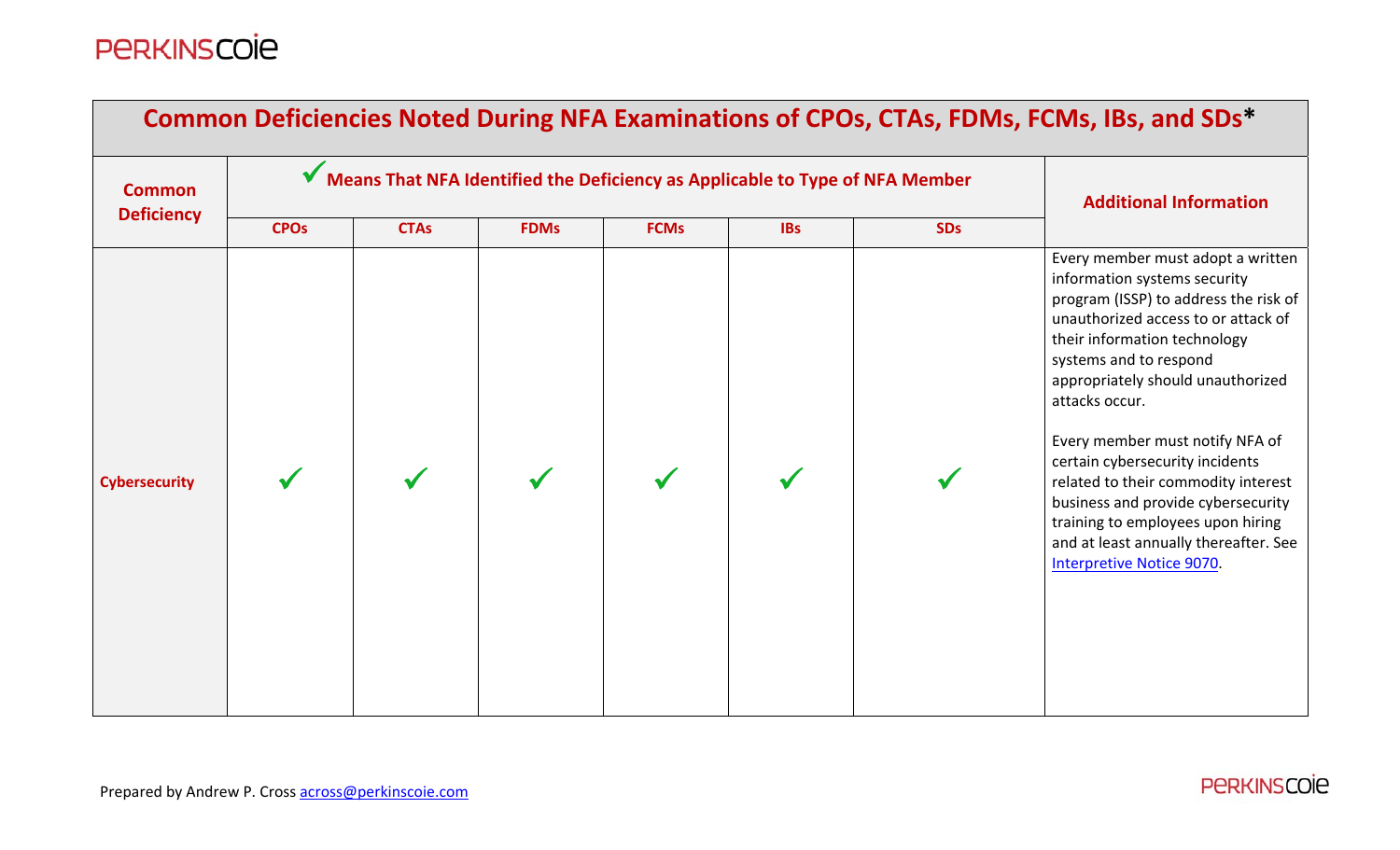| Common Deficiencies Noted During NFA Examinations of CPOs, CTAs, FDMs, FCMs, IBs, and SDs* |                        |                                                                              |                               |             |            |            |                                                                                                                                                                                                                                                                                                                                                                                                                                                                                                                                                                                                                                                                                                                                                               |  |  |
|--------------------------------------------------------------------------------------------|------------------------|------------------------------------------------------------------------------|-------------------------------|-------------|------------|------------|---------------------------------------------------------------------------------------------------------------------------------------------------------------------------------------------------------------------------------------------------------------------------------------------------------------------------------------------------------------------------------------------------------------------------------------------------------------------------------------------------------------------------------------------------------------------------------------------------------------------------------------------------------------------------------------------------------------------------------------------------------------|--|--|
| <b>Common</b>                                                                              |                        | Means That NFA Identified the Deficiency as Applicable to Type of NFA Member | <b>Additional Information</b> |             |            |            |                                                                                                                                                                                                                                                                                                                                                                                                                                                                                                                                                                                                                                                                                                                                                               |  |  |
| <b>Deficiency</b>                                                                          | <b>CPO<sub>s</sub></b> | <b>CTAs</b>                                                                  | <b>FDMs</b>                   | <b>FCMs</b> | <b>IBs</b> | <b>SDs</b> |                                                                                                                                                                                                                                                                                                                                                                                                                                                                                                                                                                                                                                                                                                                                                               |  |  |
| <b>Notifications</b>                                                                       |                        |                                                                              |                               |             |            |            | <b>For CPOs</b><br><b>Initial FYE Election - Notify pool</b><br>participants if the CPO elects to use<br>a fiscal year end (FYE) other than<br>12/31; notify CFTC and NFA of such<br>election via EasyFile within 90<br>calendar days after the pool's<br>formation (otherwise, the pool is<br>deemed to have elected calendar<br>year end). See CFTC Regulation<br>$4.22(g)$ .<br><b>Change of FYE - Notify pool</b><br>participants of any change to a<br>pool's FYE; notify CFTC and NFA of<br>such election via EasyFile at least 90<br>calendar days before the change.<br>See CFTC Regulation 4.22(g).<br><b>Change of Auditor - Notify CFTC</b><br>and NFA via Easy File no more than<br>15 days after the pool's<br>independent auditor resigns or is |  |  |

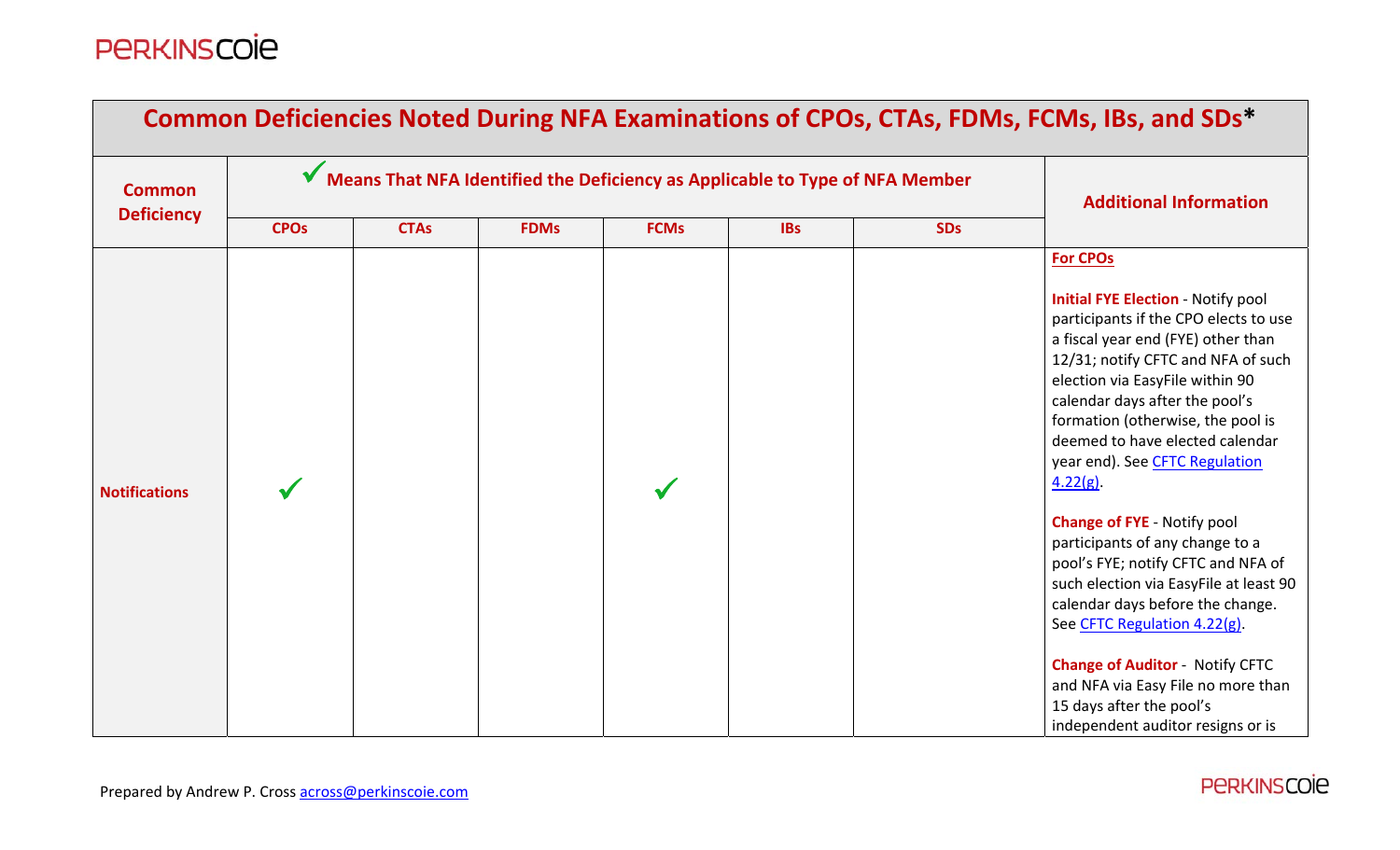| <b>Common Deficiencies Noted During NFA Examinations of CPOs, CTAs, FDMs, FCMs, IBs, and SDs*</b> |                        |                                                                              |                               |             |            |            |                                                                                                                                                                                                                                                                                                                                                                                                                                                                                                                                                                                                              |  |  |  |
|---------------------------------------------------------------------------------------------------|------------------------|------------------------------------------------------------------------------|-------------------------------|-------------|------------|------------|--------------------------------------------------------------------------------------------------------------------------------------------------------------------------------------------------------------------------------------------------------------------------------------------------------------------------------------------------------------------------------------------------------------------------------------------------------------------------------------------------------------------------------------------------------------------------------------------------------------|--|--|--|
| <b>Common</b>                                                                                     |                        | Means That NFA Identified the Deficiency as Applicable to Type of NFA Member | <b>Additional Information</b> |             |            |            |                                                                                                                                                                                                                                                                                                                                                                                                                                                                                                                                                                                                              |  |  |  |
| <b>Deficiency</b>                                                                                 | <b>CPO<sub>s</sub></b> | <b>CTAs</b>                                                                  | <b>FDMs</b>                   | <b>FCMs</b> | <b>IBs</b> | <b>SDs</b> |                                                                                                                                                                                                                                                                                                                                                                                                                                                                                                                                                                                                              |  |  |  |
|                                                                                                   |                        |                                                                              |                               |             |            |            | dismissed by the CPO. See CFTC<br>Regulation 1.16(g).<br><b>Extension for Filing of Annual</b><br><b>Financial Statement - Notify CFTC</b><br>and NFA via Easy File of any<br>extension to file an annual pool<br>financial statement prior to the due<br>date of the filing.<br><b>For FCMs</b><br>Notice Filings Via WinJammer <sup>™</sup><br>Notify NFA of certain required<br>notice filings, such as notice within<br>24 hours of becoming the subject<br>pool of a formal investigation by the<br>Securities and Exchange<br>Commission (the "SEC"), a securities<br>self-regulatory organization (an |  |  |  |
|                                                                                                   |                        |                                                                              |                               |             |            |            | "SRO"), or a futures SRO. Also,<br>provide copy of (a) any examination<br>report issued by the SEC or a<br>securities SRO; and (b)                                                                                                                                                                                                                                                                                                                                                                                                                                                                           |  |  |  |

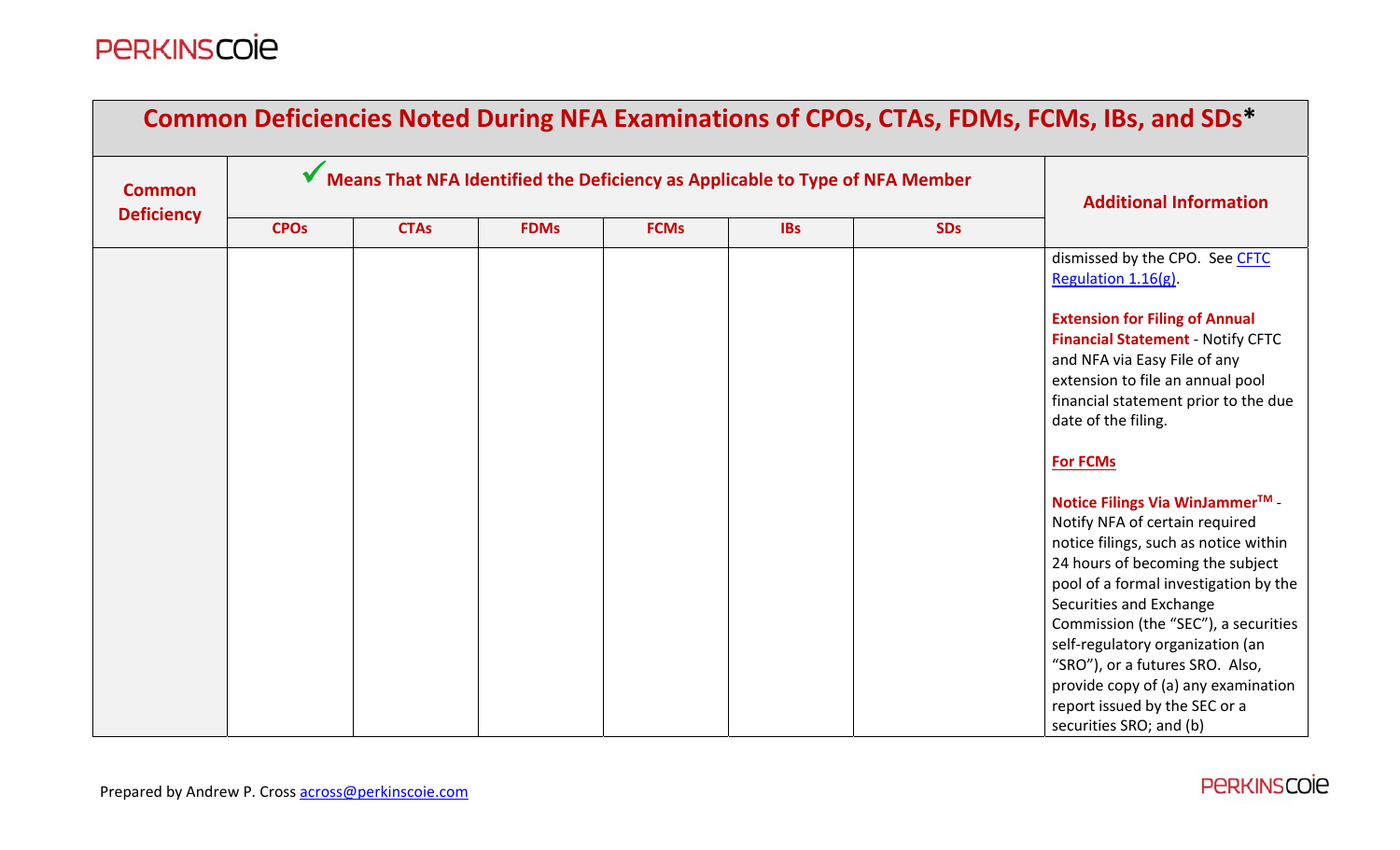|                                                 | Common Deficiencies Noted During NFA Examinations of CPOs, CTAs, FDMs, FCMs, IBs, and SDs* |                                                                              |                               |             |            |            |                                                                                                                                                                                                                                                                                                                                   |  |  |  |  |
|-------------------------------------------------|--------------------------------------------------------------------------------------------|------------------------------------------------------------------------------|-------------------------------|-------------|------------|------------|-----------------------------------------------------------------------------------------------------------------------------------------------------------------------------------------------------------------------------------------------------------------------------------------------------------------------------------|--|--|--|--|
| <b>Common</b>                                   |                                                                                            | Means That NFA Identified the Deficiency as Applicable to Type of NFA Member | <b>Additional Information</b> |             |            |            |                                                                                                                                                                                                                                                                                                                                   |  |  |  |  |
| <b>Deficiency</b>                               | <b>CPO<sub>s</sub></b>                                                                     | <b>CTAs</b>                                                                  | <b>FDMs</b>                   | <b>FCMs</b> | <b>IBs</b> | <b>SDs</b> |                                                                                                                                                                                                                                                                                                                                   |  |  |  |  |
|                                                 |                                                                                            |                                                                              |                               |             |            |            | correspondence from the SEC or a<br>securities SRO relating to the<br>adequacy of the FCM's capital<br>position, liquidity to meet its<br>obligations or ability to operate its<br>business or internal controls.<br>The NFA publishes a list of FCM<br>filing requirements, including notice<br>filings, that is available here. |  |  |  |  |
| <b>Self-Examination</b><br><b>Questionnaire</b> |                                                                                            |                                                                              |                               |             |            |            | On an annual basis, NFA members<br>must review their operations using<br>the NFA's Self-Examination<br>Questionnaire, in order to recognize<br>potential problems and make<br>related procedural improvements.                                                                                                                    |  |  |  |  |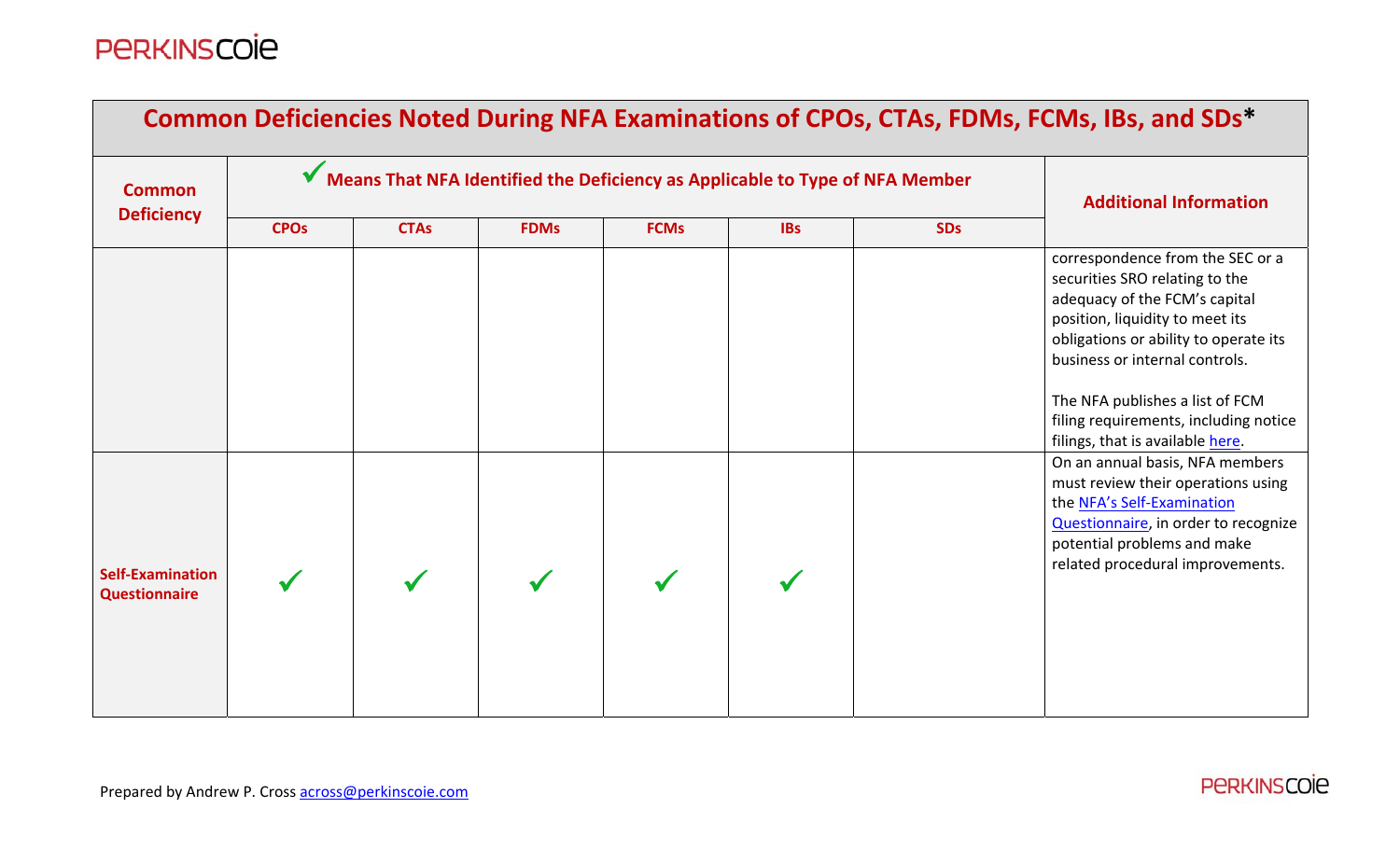| <b>Common Deficiencies Noted During NFA Examinations of CPOs, CTAs, FDMs, FCMs, IBs, and SDs*</b> |                        |                                                                              |                               |             |            |            |                                                                                                                                                                                                                                                                                                                                                                                                                                                                                                                                                                                                                                                                                                                                                           |  |  |
|---------------------------------------------------------------------------------------------------|------------------------|------------------------------------------------------------------------------|-------------------------------|-------------|------------|------------|-----------------------------------------------------------------------------------------------------------------------------------------------------------------------------------------------------------------------------------------------------------------------------------------------------------------------------------------------------------------------------------------------------------------------------------------------------------------------------------------------------------------------------------------------------------------------------------------------------------------------------------------------------------------------------------------------------------------------------------------------------------|--|--|
| <b>Common</b>                                                                                     |                        | Means That NFA Identified the Deficiency as Applicable to Type of NFA Member | <b>Additional Information</b> |             |            |            |                                                                                                                                                                                                                                                                                                                                                                                                                                                                                                                                                                                                                                                                                                                                                           |  |  |
| <b>Deficiency</b>                                                                                 | <b>CPO<sub>s</sub></b> | <b>CTAs</b>                                                                  | <b>FDMs</b>                   | <b>FCMs</b> | <b>IBs</b> | <b>SDs</b> |                                                                                                                                                                                                                                                                                                                                                                                                                                                                                                                                                                                                                                                                                                                                                           |  |  |
| <b>Supervision</b>                                                                                |                        |                                                                              |                               |             |            |            | As a reminder, <b>every</b> CPO, CTA,<br>FCM, FDM, IB, and SD must<br>diligently supervise their employees<br>and agents in all aspects of their<br>commodity interest activities (or, in<br>the case of SDs, swap activities).<br>See Compliance Rule 2-9 for CPOs,<br>CTAs, FCMs, IBs and SDs and<br>Compliance Rule 2-36 for FDMs.<br>The NFA identified several Member-<br>specific deficiencies.<br><b>For CPOs</b><br><b>Maintain Internal Controls and</b><br><b>Written Policies and Procedures -</b><br>Establish an internal control system<br>and maintain written policies and<br>procedures in accordance with NFA<br>Interpretive Notice 9074, and<br>update those policies and<br>procedures for any changes in<br>processes or personnel. |  |  |

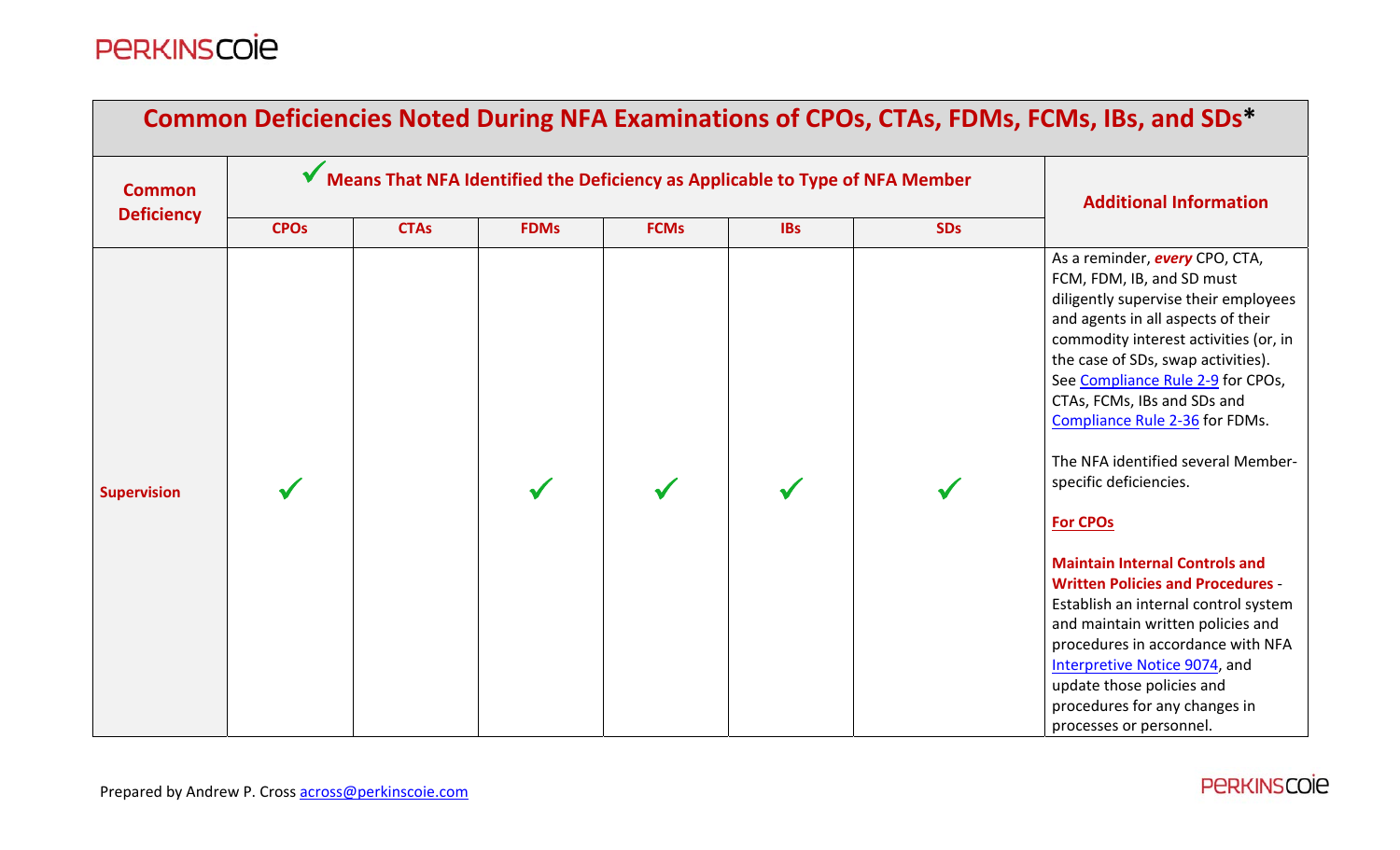| Common Deficiencies Noted During NFA Examinations of CPOs, CTAs, FDMs, FCMs, IBs, and SDs* |                        |                                                                              |                               |             |            |            |                                                                                                                                                                                                                                                                                                                                                                                                                                                                                                                                                                                                                                                                                                                                                      |  |  |
|--------------------------------------------------------------------------------------------|------------------------|------------------------------------------------------------------------------|-------------------------------|-------------|------------|------------|------------------------------------------------------------------------------------------------------------------------------------------------------------------------------------------------------------------------------------------------------------------------------------------------------------------------------------------------------------------------------------------------------------------------------------------------------------------------------------------------------------------------------------------------------------------------------------------------------------------------------------------------------------------------------------------------------------------------------------------------------|--|--|
| <b>Common</b>                                                                              |                        | Means That NFA Identified the Deficiency as Applicable to Type of NFA Member | <b>Additional Information</b> |             |            |            |                                                                                                                                                                                                                                                                                                                                                                                                                                                                                                                                                                                                                                                                                                                                                      |  |  |
| <b>Deficiency</b>                                                                          | <b>CPO<sub>s</sub></b> | <b>CTAs</b>                                                                  | <b>FDMs</b>                   | <b>FCMs</b> | <b>IBs</b> | <b>SDs</b> |                                                                                                                                                                                                                                                                                                                                                                                                                                                                                                                                                                                                                                                                                                                                                      |  |  |
|                                                                                            |                        |                                                                              |                               |             |            |            | For FCMs, FDMs, and IBs                                                                                                                                                                                                                                                                                                                                                                                                                                                                                                                                                                                                                                                                                                                              |  |  |
|                                                                                            |                        |                                                                              |                               |             |            |            | <b>Keep Records of Trade-Related</b><br><b>Communications - Maintain a</b><br>record of all oral and written<br>communications provided or<br>received concerning quotes,<br>solicitations, bids, offers,<br>instructions, trading and prices that<br>lead to the execution of commodity<br>interest transactions and related<br>cash or forward transaction,<br>whether communicated by<br>telephone, voicemail, facsimile,<br>instant messaging, chat rooms,<br>electronic mail, mobile device or<br>other digital or electronic media.<br>As part of this process, consider<br>how a firm's supervisory policies<br>and procedures address the<br>manner, frequency and results of<br>monitoring written and oral<br>communications. For example, |  |  |